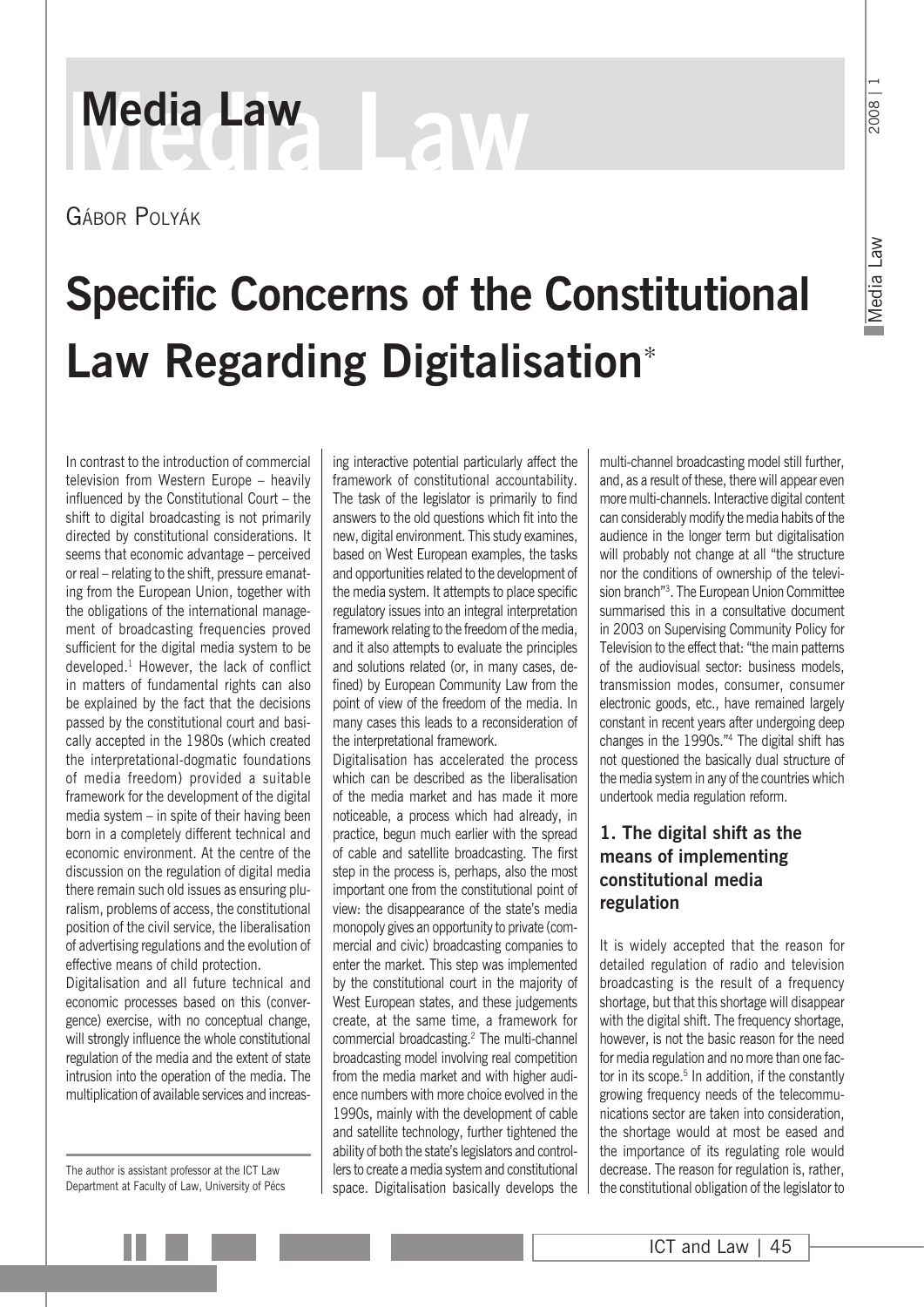construct a framework for the operation of the media system which guarantees the effective presence of a variety of opinions and a choice of content, the broadest range of perspectives in society. Variety is very necessary if mature individual opinions and individual expressions of opinion are to thrive, and so, for "the normal process of progressive social changes" 6; the freedom of the media operates as a function of the freedom of opinion.7 The constitutional regulation of the media – which is basically related to the instrumental interpretation of the freedom of opinion<sup>8</sup> - will in time oblige the legislator to create a plural media system which guarantees members of society the opportunity to choose from among various opinions and values to form their own opinions.

The requirement of pluralism does not mean general authorisation for the legislator to interfere into the media system. What is needed is a regulatory aim which requires regular inspection of the regulatory tools appropriate to the current characteristics of the media system as well as to a given medium: "the specific obligation concerning the development of the media system depends on how endangered the processing ability is.9 However, one consequence of establishing a plural media system is that controlling intervention into the operation of the media is more limited. State interference is only necessary if a plural media system and democratic public opinion – according to the Hungarian Constitutional Court – are absent. The measure of press freedom depends on the features of current mass communication, and the question of whether the regulation referring to a permission system providing the marketization of broadcasters can be regarded as necessary in a democratic society has been answered by the European Court of Human Rights (ECHR) according to the analysis of the precise technical and economic circumstances of media service published in *Informatzionsverein Lentia*. 10

As a result of the digital shift, a media system has come into existence which will have a much greater opportunity to implement a constitutional ideal based on the free competition of opinions than had the analogue system, and it will produce "democratic public opinion" with even less state interference than today". From this we can infer the constitutional obligation of a state, whose task is not to inhibit, but rather to guarantee the legalisation of opportunities latent in the technical development.

The ECHR in its Radio ABC judgement of 1997 found it "surprising" that only two frequencies were available to broadcast commercial radio in the region in question $11$  The Court described this decision of frequency management as a limitation of freedom of opinion, although, finally, it did not pronounce on whether the limitation could be reconciled with the Convention on Human Rights. From the fact that the Court expressed this doubt it can be inferred that the state's responsibility extends to guaranteeing the technical conditions for broadcasting as well as ensuring the effectiveness of the technically available capacity.

The state's responsibility related to this primarily occurs in connection with the enforcement of those rules that inhibit the exploitation of technical opportunities. These rules provide speaking opportunities for fewer people in all cases through a separate medium than could be available due to the features of the system. Even if there are further constitutional reasons for regulating entry into the market, in maintaining these regulations the legislator hinders the subjective right of freedom of opinion more widely than necessary. If we examine freedom of opinion from an objective/institutional standpoint, we can conclude that the legislator uses such regulatory instruments for creating a plural media system and for processing "democratic public opinion" which realise constitutional regulatory aims without interruption. With the artificial restriction of broadcasting capacity, a situation emerges which violates both the freedom of opinion and media freedom.

It cannot be claimed that the expansion of broadcasting capacity in itself is effective in guaranteeing the development of a plural media system, since the variety of opinions and choice of content are not a necessary consequence of a large number of services.<sup>12</sup> The expansion of capacity significantly increases the opportunities for certain broadcasters to enter the market and, with this, the opportunity for different opinions to appear.<sup>13</sup> Creating the conditions ensuring the expansion of capacity is a solution that limits the development of the plural media system to the minimum and limits individual freedom of opinion the least. Even if it is not sufficient in itself to guarantee the compliance of the aims of constitutional media regulation, it is still a precondition for moderating further regulation. From the regulation of the media, in addition to mitigating the restriction on available capacity, it should even be the state's responsibility to promote the formation of the most appropriate technical environment possible with the available tools – for example, by supporting and participating in appropriate international agreements and by encouraging universality. All in all, the state should, in every way possible, contribute to developing conditions which limit as much as possible its own freedom of movement in relation to limiting freedom of opinion.

#### **2. The sharing of terrestrial broadcasting capacity**

It is unquestionable that digitalisation greatly contributes to ensuring pluralism in the media system with the multiplication of the range of services and with decreasing regulatory interference it increases the opportunities for the public appearance of different opinions and values. However, the expansion of capacity has brought about the biggest change in terrestrial broadcasting. Media policy and media regulation in the analogue environment dealt with terrestrial broadcasting as a platform of major importance. In the analogue environment, terrestrial broadcasting meant access to the largest possible audience for media companies and provided free content for the audience. This platform was highly important from the state's point of view, since, with the sharing of capacity and by its decision on the conditions for broadcasting licences, the state was able to enforce its political ideas more firmly than with other platforms.

In a digital media system the terrestrial platform loses its importance – to a varying extent, depending largely on the cycle of the digital shift. Terrestrial broadcasting is, to some degree, not attractive to broadcasters since the audience which has access to content from only this platform is decreasing. Moreover, that sector of the audience which can be reached has less purchasing power. Digital technologies provide more and more effective ways for the audience to avoid commercials, and this encourages the broadcasters to develop new market models and alternative financial solutions. The appearance of terrestrial paychannels also re-interprets the importance of the terrestrial platform. The analysis by MARSDEN and ARIÑO shows that, even though the broadcasting networks which are effective substitutes for terrestrial broadcasting, it is not likely that universal access could be provided by the digital platform without the terrestrial broadcasting platform.14 The definition of the function of a digital terrestrial platform eventually requires a regulatory decision: this platform can provide a certain basic information service with relatively limited content or, with a wider choice of content it can try to compete with the cable- and IP-based platforms.<sup>15</sup> In the latter case, such a process develops when the state gradually relaxes the conditions for market entry for certain content providers. The legislator has to take a stand on the

question of whether the state – through some authorised institution – should provide the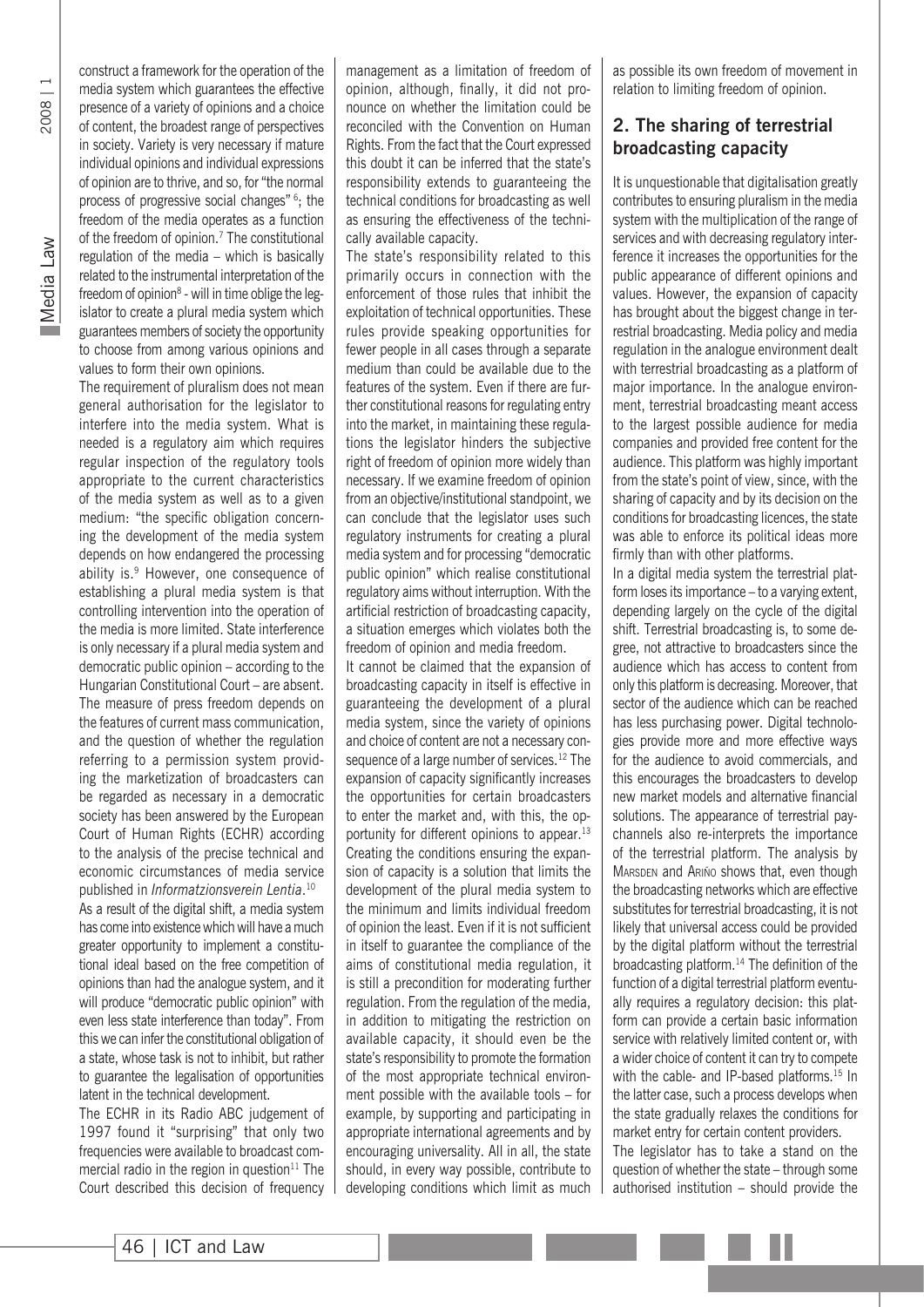2008

available capacity for certain broadcasting services in a digital media system or whether platform operators will be authorised to choose content services. Many examples can be seen both world-wide and in Europe for both solutions and also for a mixture of the two.16 Both solutions can be accepted from a constitutional point of view. Permission is basically one of those regulatory instruments which bring the practice of media freedom into line with technological potential.17 As digital terrestrial capacity is not available with unlimited access, and as it falls within the jurisdiction of the state, then some method of selection is constitutionally justified. A procedure which ensures that applicants' have equal opportunities is, after all, one of the instruments for developing a plural media system, independent of the fact that, as a result of selection, the broadcaster is authorised to provide either a content service or a content service package.

In respect of the selection of a platform operator, the whole structure of the content service is formed not by the regulatory agent but by the platform owners themselves - and eventually by the power of the market. The regulator has a further opportunity to influence, indirectly, the content offered with the permission of the platform operator, and foreign regulatory solutions also ensure that this opportunity is used.<sup>18</sup> Due to technical developments such as new compressing technology and transmitter network architecture, the closer the number of content services transmitted on a terrestrial platform comes to the content available on different transmitter networks, the less can permission for services be explained. In addition, this solution places great responsibility on the regulatory agency in connection with the development of economically viable services as well as of a strong market. Developing a media system can have more than one constitutional solution $19$ , and the regulatory sharing of terrestrial capacity – in addition to conditions which provide equality of opportunity in selection – can be maintained in relation to certain content services. Based exclusively on a model representing market entry, the measure of intervention cannot be judged; in order to do so, a specific regulatory system for market entry should be considered.

The operators of terrestrial digital platforms can acquire the ability to use the so-called multiplex capacity. The multiplex service is basically a technical service which transforms the electronic signals of different content services into a digital signal branch. This procedure concerns the realisation of the aims of constitutional media regulation if the broadcaster himself can decide on sharing the digital capacity of certain multiplex capacity and about the selection of the content service contained in a multiplex package. This solution is followed by the British, Austrian and Dutch regulators, can be found in the law of certain German states (Länder) and partially – in respect of one part of broadcasting capacity – in Italian and Spanish regulation.20 A tender covering the management of the platform and the associated sharing of frequencies also guarantees validity from the point of view of media policy regarding multiplex services and is the last point of intervention into the indirect formation of the media market.

In constructing a tender based on foreign examples, the conditions are partly technical (for instance, the range etc of coverage, the network-building schedule as well as requirements of technical quality) and partly they reinforce the consumers' interests. In addition, points of view also, typically, appear on the platform which touch upon the content offer which appears on the platform, which create obligations either indirectly connected to the multiplex offer – concerning variety and preferences in national content – or stimulate clear and effective competition among content broadcasters. Permits relating to terrestrial platforms still provide the opportunity for the state – for regulatory purposes – to regulate separately the relationship between platform operator and content broadcaster in respect of a specific platform operator. Multiplex licences *must carry* relevant instructions for content broadcasters offering conditions which are fair, parity-based and non-discriminatory in providing access, relevant to public service programme broadcasters, perhaps for capacity provided for other analogue programme broadcasters, for programme broadcasters and other content services, technical quality, an electronic programme guide and also for the variety of content offers.<sup>21</sup>

#### **3. Regulation of the relations between platform operators and content broadcasters**

The disappearance of the permit, which is a public law requirement for media market entry, implies that the digital media system is, after all, made up of private legal contracts between private people. A given platform's operator – whether digital terrestrial, cable, satellite or other – himself decides on the sharing of transmission capacity, on the selection of content services appearing on the platform and on the conditions for appearing on the platform. The state fulfils its obligations related to the developing of a plural media system by using serious, balanced influence over matters involving private rights instead of using public rights and public power. The regulation of a digital media system is a special combination of public and private law regulation.<sup>22</sup> The importance of platform operators, who are the compilers of programme packages and specialist editors, derives from the fact that, in spite of the pluralism of the media system, the wide range of content offers as a whole can decline in contrast to the large number of content broadcasters, if programme packages are unbalanced and discriminate against certain opinions or content types – that is discriminate by exclusion from programme packages, by discriminative pricing in relation to broadcasting quality. The European Union's codification limits the powers of member-states in relation to regulatory tools, so avoiding risks arising from this situation. One of the widely used features for regulation between platform operator and content broadcaster is the so-called "*must carry*" obligation. According to the *must carry* regulatory model the platform operator has to use part of the capacity for transmitting programme services which are specified by the regulator, whilst the remaining capacity – whilst still observing any further restrictions on capacity sharing  $-$  can be used freely.<sup>23</sup> The general measure of constitutional media regulation cannot be overlooked when defining the obligations of *must carry*: regulatory intervention is only necessary when the aims of constitutional media regulation cannot be achieved without interference. The arrangement of programme packages is basically done according to the editorial freedom of the platform operator. No content broadcaster has the right to appear with its service on any platform, with the possible exception of the public services broadcaster. Therefore, the *must carry* obligations are adjusted to the interests of the audience and of the plural media system, not to the content broadcasters, and they basically serve the aim that the minimal content offer – which is not overextended by public service and local content in this case – necessary for individual opinion-forming could reach the audience on every platform. The question of whether the diversity of the content offer makes the extension of *must carry* obligations into certain commercial services necessary, depends partly on the features of the given media system – for instance, on the position of the public service programme broadcasters, from the obligations connected to certain commercial services providing the progress of inner pluralism – and partly on the regulations related to the sharing of the remaining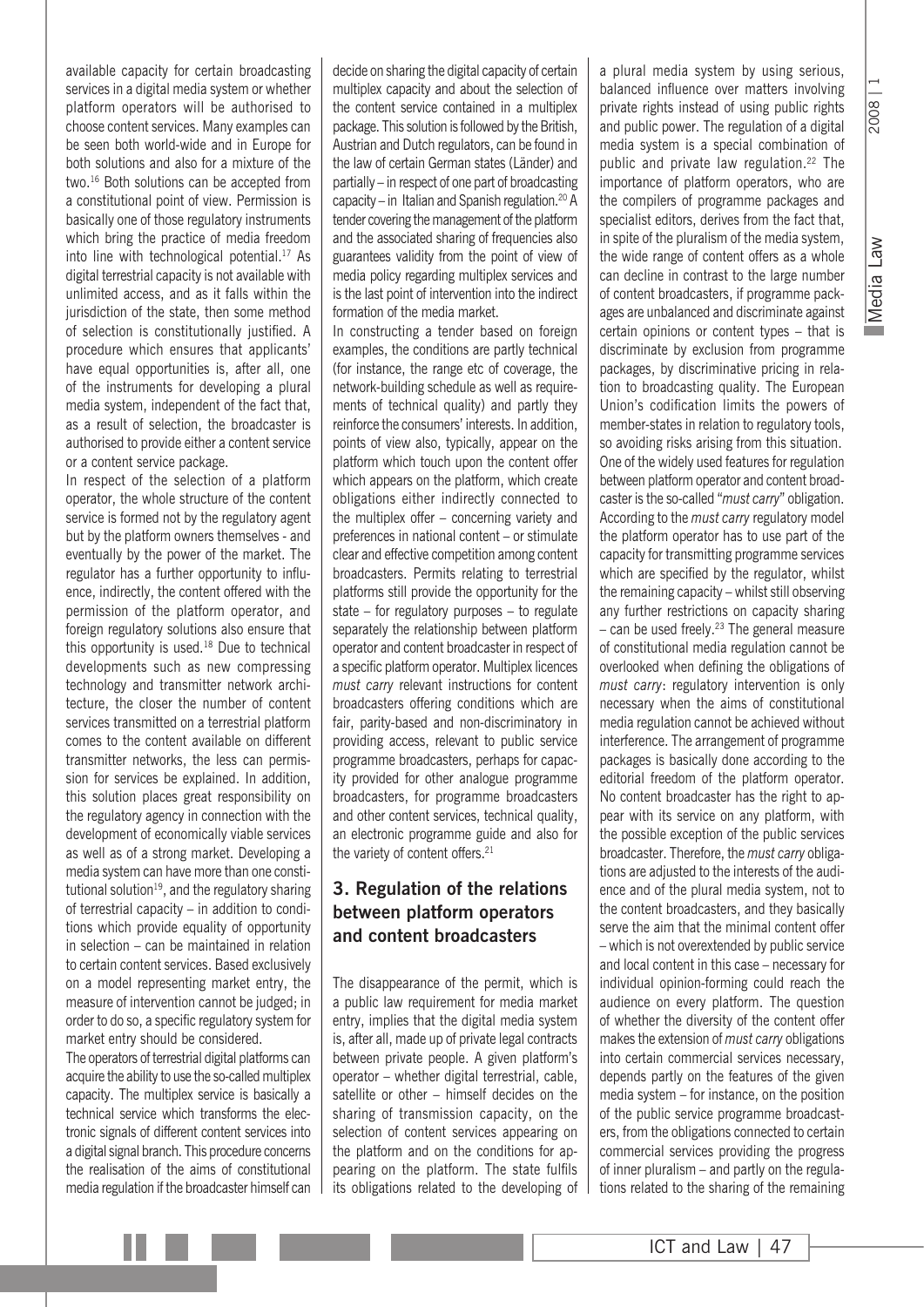capacity. According to *Reinemann* there is a "correlative relation" 24 between the *must carry* obligations and the opportunities related to the sharing of the further capacity left for the platform operator: "The more the constitutionally required diversity of opinions on the area of *must carry* takes place, the more the requirements related to areas outside *must carry* can be decreased."25

The regulatory extension of *must carry* is basically influenced by the public broadcasting law.26 According to the policy of universal broadcasting, transmission requirements can only affect those programme transmitting networks that are used by a considerable proportion of the end-users as a main tool for receiving radio and television programmes. The obligation has to be rational, has to be related to clearly defined public aims, has to be proportional and transparent and it must be inspected regularly. The public regulation related to transmitting obligations does not hinder the validation of constitutional points of views.

Further regulation of the relationship between platform operators and content broadcasters is only justified if the lack of such regulation would endanger the development of the plural media system. Especially in foreign regulations, such a requirement related to terrestrial platforms appears in which the platform operator guarantees the conditions of fair and effective competition among content broadcasters and also uses conditions based on equality and fair-play for the sharing of capacity.27 German regulations require that the fees to be applied should be published in connection with the sharing of digital cable capacity.<sup>28</sup> Such orders increase the implementation of diverse content offers with the transparency of capacity sharing and with a definition of the basic conditions, but they are neither sufficient nor necessary for its implementation. The non-discriminatory economic conditions of capacity sharing do not, in themselves, ensure the appearance of non-marketable content. At the same time, in a multi-channel and "multi–platform" media model the limitation of conditions used for economic content broadcasters is constitutionally not essential since increasing capacity gives opportunities to more broadcasters to enter the market (at least, in theory) and the large number of content broadcasters on certain platforms considerably reduces the danger of harming diversity, even without this limitation.

Beside the stressful transmitting obligations of network operators, the new British Communication Law also regulates *must offer* obligations so that all the relevant digital services – used as a main tool for receiving television programmes by the majority of end-users – are

broadcast on telecommunication networks to reach a wider audience.29 The *must offer* obligations are basically stressful for those content broadcasters who – as commercial broadcasters – also fulfil public service obligations.30 The appearance of *must offer* can be traced back to the fact that digitalisation strengthens competition among different platforms and at the same time the implementation of the start of a new platform can be a refusal of access of content for the new platform's operator by the broadcasters offering the highest audience range content service. A successful platform cannot be started without such content. The new platform's operator's intention of access to the content is only supported constitutionally if the lack of access endangers the given programme package and the diversity of the platform. According to this, the platform operator, besides the public services, can perhaps succeed with such an intention against a content broadcaster who has to endorse inner pluralism.

European broadcasting regulations intervene very deeply in regulatory questions originally concerning the area of media regulation, when the European Commission  $2003/311/EC$  recommendation<sup>31</sup> defines a market needing the, probably *ex-ante,* broadcasting regulation as a "broadcasting transmission service, to deliver broadcast content to end-users." (market 18) According to this – the broadcasting – regulability in broadcasting law can place specific obligations on the programme broadcaster – as on the electronic broadcaster service – which can, in a specific market, exercise major power. The programme broadcaster with major market power can be obliged by the regulatory agency to ensure access which is transparent, non-discriminative and at controlled prices. Regulation, however, carries strong interpretation difficulties: the access obligation ordered by the regulatory agency is valid, according to the broadcasting law definition of "access", for the availability of the features and/or services in order to give electronic broadcasting service.<sup>32</sup> - but the programme broadcasters acquire access to the programme broadcaster network to provide a programme service and not an electronic broadcasting service. Access policy excludes the programme broadcasters', the content broadcasters' intention of access.<sup>33</sup> In the practice of the law, this contradiction is not present; the national regulatory agencies fulfilled their obligation for market analysis and in many cases punitive obligations were imposed on the programme broadcaster.<sup>34</sup> Behind the interpretation problem explained above lies the unrecognized coinciding of

the viewpoint of broadcasting and of media regulations. In the view of the "market 18" broadcasting law – the relationship between the programme transmitters and programme broadcasters $35 -$  is directed to deal with matters of broadcasting law, ultimately the conditions for market entry, and so regulation touches upon the implementation of the aims of constitutional media regulation. The fact that regulatory instruments formally belong to broadcasting law does not mean that specific means are not appropriate for confirming the constitutional position. As public broadcasting regulation is exclusive, in the sense that relationship networks under its regulation cannot be applied under other regulations in accordance with the public law; in the case of interruption this is necessary from a constitutional point of view but is not covered by public broadcasting regulation, and so the two points of view and norm systems come into conflict with each other. Such conflict can result if the constitutional point of view requires further regulation concerning programme broadcasters who have no major market power, or if exclusively economic-type features operating as the basis of market power do not define precisely the programme broadcasters drawn under the regulation from a constitutional point of view. The situation is worse if the obligations that can be imposed on the programme broadcasters according to broadcasting law are not suitable or not sufficient to validate the constitutional point of view. Partly, the earlier *must carry* obligations are to avoid these possible conflicts that can be ordered according to the broadcasting law independently of market power. The conclusion can be drawn in relation to *must carry* that the danger of injuring diversity is low on multi-channel platforms; it makes it possible in respect of the real features of a media system that the actions of the regulatory agency related to market 18 are appropriate for the measure of the constitutional media regulation. However, this is not sufficient reason for the decision of the European Committee – which was probably not fully thought through – to order the application of the regulatory system used among the transmitting broadcasters for dealing with the relationships within themselves for defining the conditions of entry into the market for programme broadcasters.

#### **3.1. The "bottle-neck" of digital programme broadcasting**

A generally accepted topic of the discourse on digital media was the fact that the diversity of digital media systems is primarily defined by access opportunities. Access can be interpreted as accession to different elements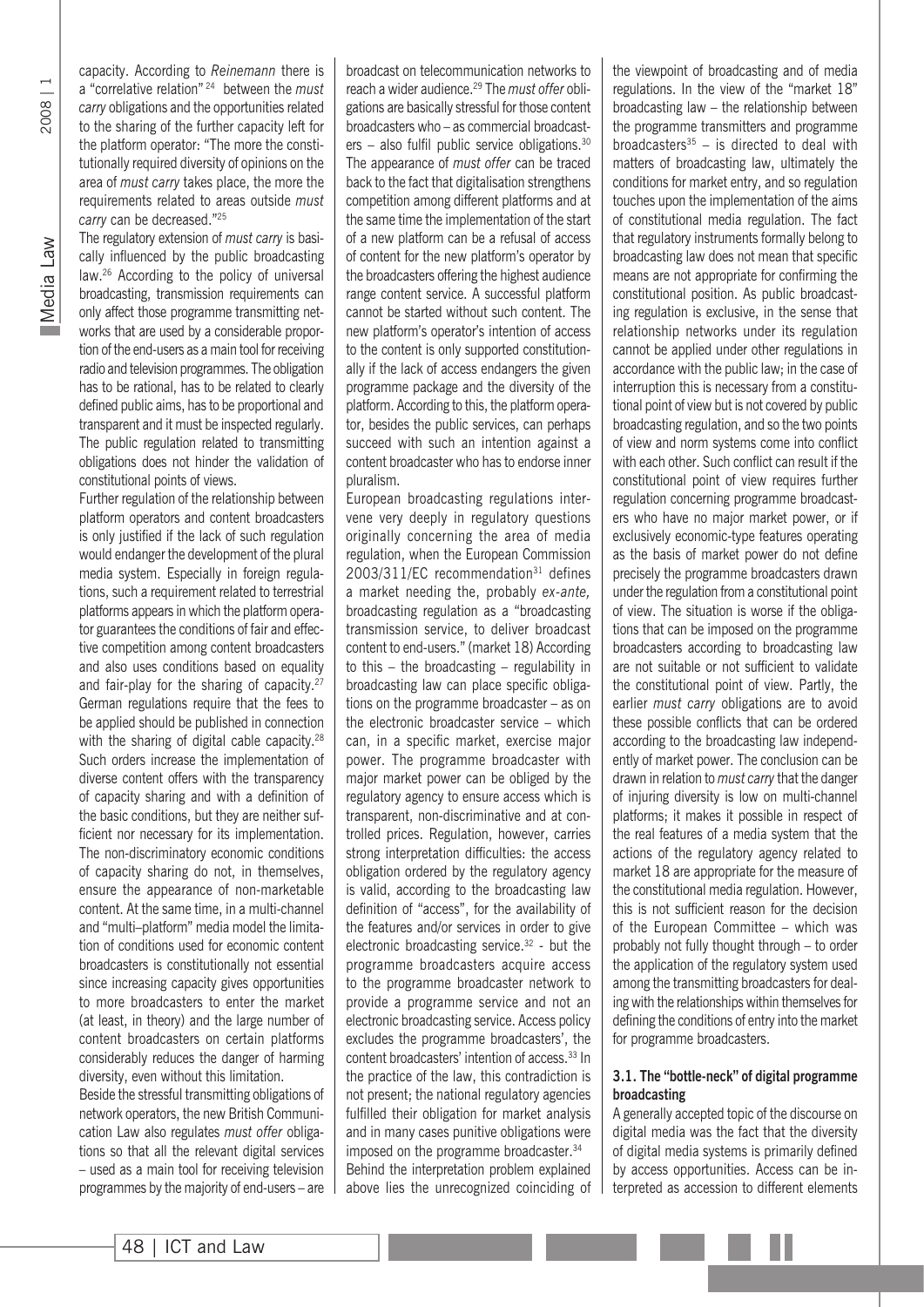Media Law Media Law

2008

of the infrastructure for content services, and this is the basic condition for the audience to acquire different information. Access could become – again<sup>36</sup> – an important keyword for media regulation since a defining feature of digital television is the expansion of the media value-chain with such new services – standing in the centre of disputes on digital television regulation – which function like a peculiar, unavoidable filter between content broadcaster and audience. The bottle-neck feature of the services in question derives from the fact that these are the "control strategic points"37 of the digital television infrastructure; "we are talking about such services, the availability of which is regarded as of public interest from the point of view of access conditions."38 Each of these services crucially influences the content services' chances to reach the public, and thus also the content offer available for the audience. The access opportunities of the member of the market, eventually indirectly effect the implementation of the aims of constitutional media regulation, the development of the plural media system.39 Clearly, in such a position are the platform operators – discussed in the previous paragraph – , and companies dealing with the composition and marketing of different programme packages. The media value-chain is further extended with additional elements also influencing access. These are mainly conditional access systems, application programme interfaces and electronic programme guides.

Conditional access systems make possible the coding for paying digital content and access to the content for the entitled licence holders. The use of different digital content services supposes the provision of such a surface (application programme interface) that secures data change – mainly interactive – between a given service and the device. The electronic programme guide makes it possible for the user to choose from different digital contents. These services – also known as *middleware* services – are considered by European telecommunication regulation to be part of the telecommunication infrastructure, and regulation keeps these services within its power. Two instruments are provided for their regulation. The first is an instruction for access guaranteed by conditions which are independent of the power of the broadcasting market, which are fair, appropriate and nondiscriminatory; the second is the support of the application of open rules which safeguard permeability among the technical instruments. These solutions greatly differ from the general concepts of public broadcasting regulation, which affords the opportunity to intervene in the relationships among market players and in the relationships with consumers, but only in such exceptional cases when intervention would promote effective competition, depending on the company's position in the market. The policies themselves explain the different regulations as being necessary for ensuring "the free flow of information, media pluralism and cultural diversity."40 Community regulations lay down, in the case of conditional access systems, of application interfaces and of electronic programme guides that it should be possible for member states to ensure that enterprises providing these services - access to services – for all programme broadcasters under fair, appropriate and nondiscriminatory conditions.41 Consequently, the regulation stipulates that access should be obligatory for specific content broadcasters, equality of opportunity in defining the conditions of access, but it does not necessarily guarantee the same conditions for content broadcasters with different types of content. FEINTUCK and VARNEY however, point out that the more precise contents of these conditions are defined neither by public regulation, nor by law practice: "these obligations can be nailable for the contractors, but cannot be well-defined enough to assure the parties on how the regulation influences the results of their negotiations."42 As a result, it is difficult to judge whether the requirements mean the effective regulation of certain services. From a constitutional point of view the regulation solution appearing in community law primarily raises the question whether defining the conditions of access in such a way would mean a sufficient guarantee for realising diversity of content. In spite of the fact that access policy specifically refers to media pluralism as the reason for regulation, regulation is, basically, an economic-based approach and not basic law-based.<sup>43</sup> The fair, appropriate and non-discriminatory conditions of an agreement between companies in themselves do not necessarily lead to diversity of content. They do not guarantee the possibility for all opinions to appear, and, in addition, for the appearance of minority opinions and the of content appropriate for the interests of a narrower audience disadvantaged by the non-discriminatory conditions. The "fair-play" and the "appropriate conditions" in relation to pluralism can be interpreted in such a way that the conditions of access are defined by the social and communicative importance of the content service and not by economic significance. According

to Reinemann, this regulatory model only accords with freedom of the media with such an interpretation where access has to be secured based on the measure of diversity.<sup>44</sup> In his opin-

ion this would not only result in assuring the access of certain content broadcasters based on the equality of opportunities, but also in the "active support of structurally disadvantaged communicative values"45, and the definition of the conditions of access of the content services cannot exclusively be based on the economic interests of *middleware* services. Community regulation, therefore, does not exclude this interpretation, but the legislator and the regulatory agency of the member state has a great responsibility to ratify the constitutional point of view. Varney shows that, in connection with this situation, member- state implementation "creates dissatisfaction" and national legislators failed to execute the necessary actions for guaranteeing diversity.46

According to the EU Commission, the requirement for a successful digital broadcasting (TV services) is to create access to *middleware* services for everyone, the formation and application of common.47 Individual arrangements which cannot cooperate and are attached to specific broadcasters will lead to the collapse of the market; they harm the interests of the consumer (since a change of broadcaster means extra cost, which eventually forces the household to buy new equipment) and they will finally block improvement to the digital broadcasting market. The openness of platforms significantly determines the range of available services and of applications, and with this it also determines consumer behaviour and market opportunities. Considering all of this, electronic broadcasting framework policy forces member-states to encourage the operation of open platforms. Member-states have to encourage the content broadcasters to use open application programme interface, the manufactures of appliances to make appliances that use open standards, the owners of the application programme interface to give incentives to provide the information necessary to cooperate with the application programme interface in a honest, sensible and non-discriminatory way. Today there are more than ten European countries where the Multimedia Home Platform open standard is used.48

#### **4. Ways for competition law and broadcasting law to create a media system**

The processes and phenomena described last paragraph finally lead us to the question of whether the aims of constitutional media regulation can be realized by means of competition law or of broadcasting law. The legislator has considerable freedom to choose specific regula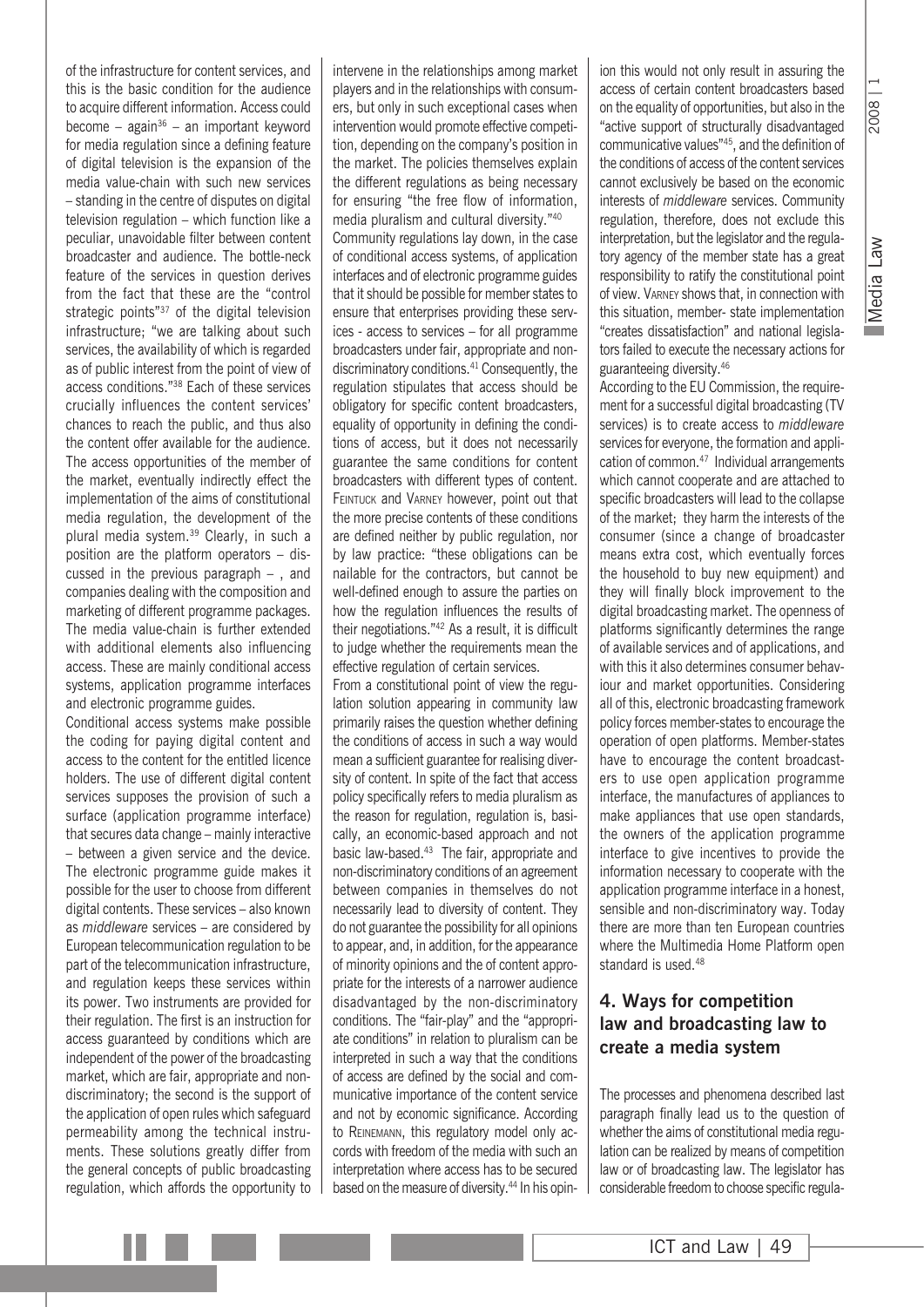2008 | 1

tory means to implement constitutional aims, and the constitutional scale exclusively allows post-control concerning regulatory means, ranking specific means besides proportional intervention whether they are suitable or not for developing a plural media system. From a constitutional point of view – regardless of formal, but incidental, codifying requirements – it is not significant whether specific instruments can otherwise be found in media law, in broadcasting law or in competition law, and also whether specific regulatory competences related to these are exercised by a broadcasting agency, a competition agency or an agency formed from their integration. As opposed to competing fields of law, the difficulty of the media law in a narrow sense which is, typically, related to the media-act, is greatly due to the fact that, in contrast to the broadcasting law and competition law which are used to numerical, measurable results, the efficiency of media regulation, as well as the realization of the plural media system, cannot be calculated objectively; the realisation of the specific criteria of the aims of regulation (defined for the most part on the basis of assumptions) cannot, in general, be determined.

In many cases, competition law – both at community and at member-state level – appeared to be an effective means for developing a plural media system.<sup>49</sup> Today it is widely accepted – although this is based rather on supposition than measured data – that effective market competition and implementation of content diversity have no indirect relation.<sup>50</sup> According to authors who are competent in media regulation, the ineffectiveness of general competition law is currently based on the "cartel- and media law basic aim divergence"<sup>51</sup>. Whilst the aim of general competition law is to protect effective market competition; the evaluation and economic superiority of power endangering this aim is based on economic considerations, and the branch regulation of the media eventually tries to create conditions to realise a diverse content offer. The pluralism of opinion can also be endangered by actions and situations which cannot be condemned by competition law, e.g. the endogenous growth of the enterprise; nor does effective competition guarantee that certain servers represent different political, ideological and cultural viewpoints. However, several foreign examples show that the branch regulation of media market concentration approaches general competition regulation - at least in its regulatory methods.<sup>52</sup>

As we could see, the European broadcasting regulation expanded its own authority to a significant part of the regulatory means which basically influence the media structure. This fact, together with a number of incidental conflicts between broadcasting law and the expectations of media regulation deriving from it, can also originate from one of the regulating principles of the regulation of the info-communicational sector. From the second half of the 1990s this regulatory principle became a major factor in the discourse about the regulation of the info-communicational sector and it significantly influenced the development of the European regulation of information-communication. The preamble to the guidelines, as well as the definition of the objective effect of the regulation, guarantee that "the frame regulation (…) does not extend to the content of services on the networks of electronic information-communication provided by the use of electronic information-communication services, so on the financial services and on services in connection with certain information society.53 The consistent separation of infrastructure and of content regulation cannot be realized. The European Commission itself points out that, while broadcasting networks and associated services, independently of technology and regardless of transmitted content, could be regarded under the same conditions, at the same time content has to correspond with the features of the given content service and the aims of the general interest connected to this service.<sup>54</sup> At the "intersection" of the two regulations a further regulatory problem arises which is indirectly connected to the development of the media system: the content appearance in the infrastructure, that is, access of the content broadcaster to the capacity available for the infrastructure operator. The sharing of capacity used for the transmission of content services crucially influences the dominance of viewpoints of constitutional law and the aims of media policy related to the media system. Regardless of whether regulation takes place either via formally information-communication or via media-law means and instruments – or even via those of competition law or copyright law – these constitutional requirements have to be fulfilled. Although only in a preamble of the framework guidelines, public regulation takes these requirements into consideration: "the separation between the regulation of transmission and the regulation of content does not prejudice taking into account the links existing between them, in particular in order to guarantee media pluralism, cultural diversity and consumer protection."55

The separation of content and infrastructure regulation is not implemented consistently at a further point in community regulation. "The access guidelines also refer to "the offer considering the selling of the content service package of the radio- or of the television programme" as a content service, which is not covered by a common framework regulation of the electronic broadcasting network and of the electronic broadcasting service.56 At the same time, directives of neither community law nor of that of the member-state can separate the activities of the platform operator in terms of constructing a programme package and transmitting signal. The construction of the programme package is a "secondary contentselecting, an aggregating service"<sup>57</sup>, a special content service, that the construction of a special content regulation should be applied to, which defined the framework of editing activity. Currently, however, this content service which bears the features of the content servers and of the editor is subject to the regulation aiming at the regulation of infrastructure. The *must carry* instructions and the addressees of the access obligations related to the market 18 regulation are "enterprises serving informationcommunication networks used for the distribution of television and radio programmes" in spite of the fact that these regulatory means do not affect any activity of signal transmission – which, in a given situation, is performed by the same enterprise – rather, the activity of putting together a programme package. Consequently, with the separation of content and the regulation of infrastructure (which was performed consistently and carried out beyond the level of the underlying principles in detail regulations) even the virtual conflicts of the means and competencies of media regulation would be avoided, and later, from the point of view of the development of the media system, it is constitutional law, neither community law nor economic law which would be decisive. This would create a clearer situation, even if regulatory intervention, in line with the point of view of broadcasting law, basically fulfils the rationale for intervention – i.e., that it is necessary from the constitutional standpoint.

Varney*,* to avoid such conflicts, offers a solution which goes outside the regulatory problems of the info-communication sector: he finds the extension of community competencies necessary in order for community law regulation to take into consideration the public policy dimension related to media regulation.<sup>58</sup> The conflicts of different systems with different points of view could be avoided if the legislator during implementation by member-states would carefully and deliberately consider the constitutional views with the development of the media system; he would take the opportunity provided in community law by the clause on Culture in the Treaty of Rome which refers to pluralism and the public interest.

Ш